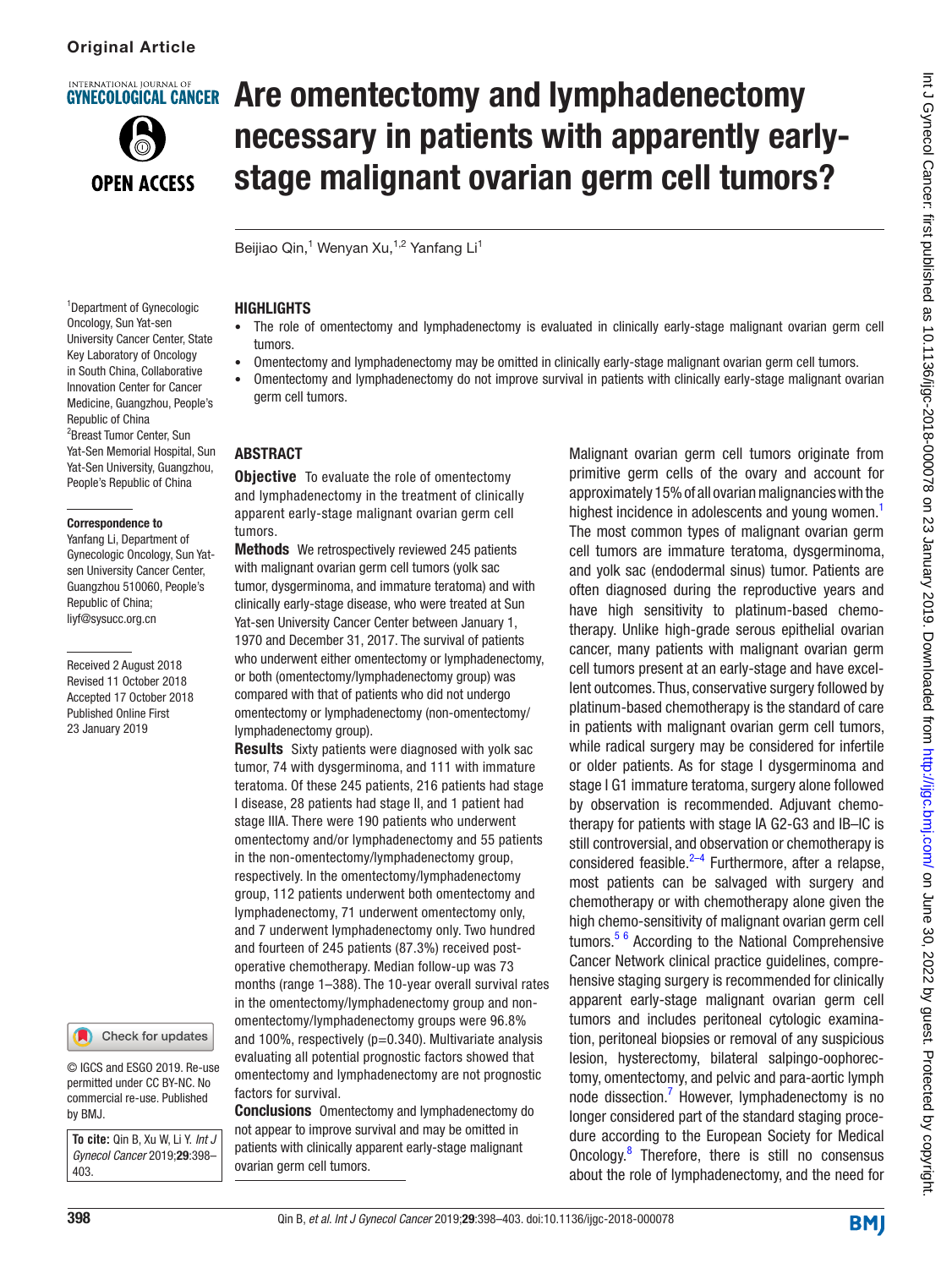<span id="page-1-0"></span>

|                  | Table 1 Patient characteristics (N=245) |            |
|------------------|-----------------------------------------|------------|
| <b>Parameter</b> |                                         | n (%)      |
|                  | Median age, (range), years              | $24(5-61)$ |
| FIGO stage       |                                         |            |
| ı                |                                         | 216 (88.2) |
| IA               |                                         | 40 (16.3)  |
| IB               |                                         | 2(0.8)     |
| IC               |                                         | 82 (33.5)  |
| Unavailable      |                                         | 92 (37.6)  |
| $\mathbf{I}$     |                                         | 28 (11.4)  |
| <b>IIA</b>       |                                         | 1(0.4)     |
| IIB              |                                         | 13(5.3)    |
| Unavailable      |                                         | 14(5.7)    |
| <b>IIIA</b>      |                                         | 1(0.4)     |
| Histopathology   |                                         |            |
| <b>YST</b>       |                                         | 60 (24.5)  |
| Stage I          |                                         | 53 (21.6)  |
| Stage II         |                                         | 6(2.4)     |
| Stage III        |                                         | 1(0.4)     |
| <b>DSG</b>       |                                         | 74 (30.2)  |
| Stage I          |                                         | 66 (26.9)  |
| Stage II         |                                         | 8(3.3)     |
| <b>IMT</b>       |                                         | 111 (45.3) |
| Stage I          |                                         | 97 (39.6)  |
| Stage II         |                                         | 14 (5.7)   |

DSG, dysgerminoma; FIGO, International Federation of Obstetrics and Gynecology; IMT, immature teratoma; YST, yolk sac tumor.

omentectomy is also debated.<sup>[9–11](#page-5-5)</sup> In this study, we aim to evaluate the roles of omentectomy and lymphadenectomy in patients with clinically apparent early-stage malignant ovarian germ cell tumors.

Statistical analysis was carried out using SPSS software (version 20.0). Frequency distributions were compared using  $\chi^2$  tests. The survival rate was calculated using the Kaplan-Meier method. Overall survival was calculated from the date of initial surgery to the date of death or last follow-up. A p value <0.05 was considered statistically significant. The data of this study have been uploaded onto the Research Data Deposit public platform [\(www.research](www.researchdata.org.cn)[data.org.cn\)](www.researchdata.org.cn) (RDDA2018000789).

A total of 245 patients with clinically apparent early-stage disease were identified. One hundred and ninety patients (77.6 %) were included in the omentectomy/lymphadenectomy group and 55 (22.4%) in the non-omentectomy/lymphadenectomy group. In the omentectomy/lymphadenectomy group, 112 patients underwent both omentectomy and lymphadenectomy, 71 patients underwent omentectomy only, and 7 underwent lymphadenectomy only. Stage distribution after surgery was as follows: 216 cases with stage I disease (40 IA, 2 IB, 82 IC, and 92 unavailable), 28 with stage II (1 IIA, 13 IIB, and 14 unavailable); and 1 with stage IIIA. Among all patients, 60 were diagnosed with yolk sac tumor, 74 with dysgerminoma, and 111 with immature teratoma. Median age was 24 years (range 5–61). [Table 1](#page-1-0) shows patient characteristics.

#### Original Article

No omentum metastasis was found in any of the 183 patients who underwent omentectomy. One of 119 (0.8%) patients who underwent lymph node dissection had lymph node metastasis. Bilateral salpingo-oophorectomy was performed in 48 patients (19.6%), unilateral salpingo-oophorectomy in 165 patients (67.3%), unilateral salpingo-oophorectomy and contralateral ovarian biopsy in 26 patients (10.6%), and unilateral ovarian cystectomy in six patients (2.4%). Age, stage, pathological sub-type, surgery type, surgical duration, blood loss, and platinum-based chemotherapy were noted and compared in the omentectomy/lymphadenectomy and non-omentectomy/lymphadenectomy groups [\(Table 2\)](#page-2-0). The median age was 24.8 and 22.5 years  $(p=0.08)$  in the omentectomy/ lymphadenectomy group and non-omentectomy/lymphadenectomy group, respectively. The number of patients with stage I, II, and IIIA disease were 167 (87.9%), 22 (11.6%), and 1 (0.5%), respectively, in the omentectomy/lymphadenectomy group, and 49 (89.1%), 6 (10.9%), and 0, respectively, in the non-omentectomy/lymphadenectomy group (p=0.85). Histopathologically, there were 48 (25.3%), 56 (29.5%), and 86 (45.3%) patients with yolk sac tumor, dysgerminoma and immature teratoma, respectively, in the omentectomy/lymphadenectomy group and 12 (21.8%), 18 (32.7%), and 25 (45.5%) in the non-omentectomy/lymphadenectomy group, respectively (p=0.84). Surgery was performed either via laparotomy or laparoscopy in both groups. One hundred and seventy-one patients underwent laparotomy in the omentectomy/lymphadenectomy group and 52 in the non-omentectomy/ lymphadenectomy group  $(p=0.42)$ . Fertility-sparing surgery was performed in 141 patients (74.2%) in the omentectomy/lymphadenectomy group and in 51 patients (92.7%) in the non-omentectomy/lymphadenectomy group (p=0.003). Median operative time was 160.2 min and 116.0 min (p<0.001) in the omentectomy/ lymphadenectomy group and non-omentectomy/lymphadenectomy group, respectively. Median blood loss was 160.8 mL and 163.8 mL (p=0.97) in the two groups; respectively. Post-operative adjuvant chemotherapy was administered to 214 (87.3%) patients, 165 (86.8%) in the omentectomy/lymphadenectomy group, and 49 (89.1%) in the non-omentectomy/lymphadenectomy group, respectively. In the omentectomy/lymphadenectomy group, 157 patients (82.6%) underwent platinum-based chemotherapy regimens and eight received non-platinum-based chemotherapy, while 47 (85.5%) received chemotherapy with platinum-based regimens in the non-omentectomy/lymphadenectomy group and two received non-platinum-based chemotherapy.

Median follow-up duration was 73.0 months (range 1–388). The 5- and 10-year overall survival rates for all patients were 98.9% and 97.5%, respectively. The 5- and 10-year survival rates for patients in the omentectomy/lymphadenectomy group and the non-omentectomy/lymphadenectomy group were 96.8% and 100%, respectively ( $p=0.34$ ) (Table 3). Among patients with stage I disease, 167 patients (77.3%) were in the omentectomy/ lymphadenectomy group and 49 (22.7%) in the non-omentectomy/lymphadenectomy group; the 5- and 10 year survival rates for stage I patients in the omentectomy/lymphadenectomy group and the non-omentectomy/lymphadenectomy group were 98.4% versus 100% ( $p=0.43$ ) and 96.2% versus 100% ( $p=0.33$ ), respectively. Of the 28 stage II patients, 22 patients (78.6%) underwent omentectomy/lymphadenectomy and six patients (21.4%) did not ; the 5- and 10-year survival rate in both groups was 100%.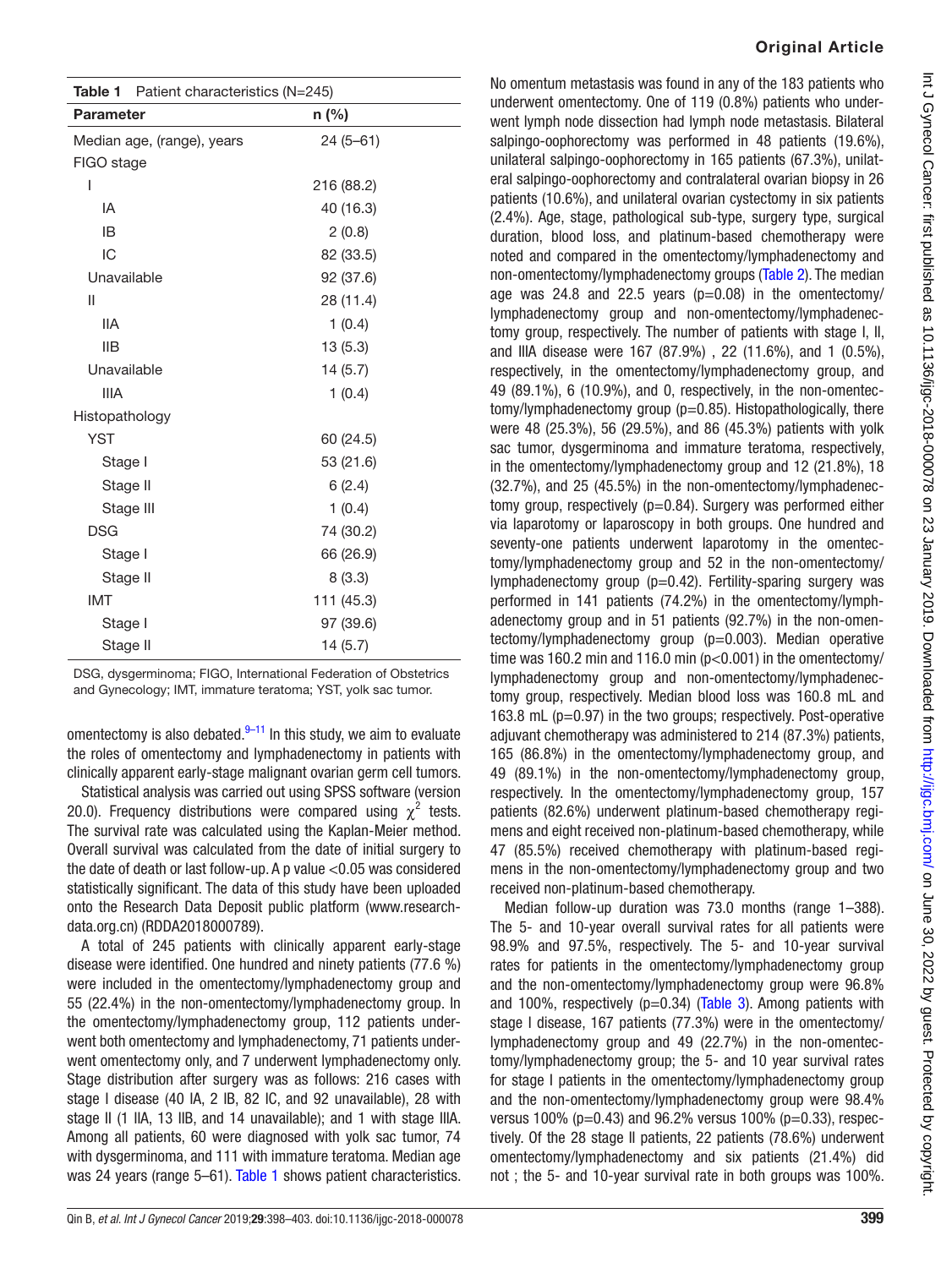<span id="page-2-0"></span>

|                            | OMT/LN group (n=190)  | non-OMT/LN group (n=55) |          |
|----------------------------|-----------------------|-------------------------|----------|
| Median age (range), years  | 24.8 (9-61)           | $22.5(5-40)$            | 0.080    |
| FIGO Stage, (%)            |                       |                         | 0.855    |
|                            | 167 (87.9)            | 49 (89.1)               |          |
|                            | 22(11.6)              | 6(10.9)                 |          |
| $\leq$                     | 1(0.5)                | (0.0)                   |          |
| Histopathology, (%)        |                       |                         | 0.837    |
| YST                        | 48 (25.3)             | 12(21.8)                |          |
| <b>DSG</b>                 | 56 (29.5)             | 18 (32.7)               |          |
| $\overline{\cong}$         | 86 (45.3)             | 25 (45.5)               |          |
| Surgical style, (%)        |                       |                         | 0.003    |
| Hysterectomy               | 49 (25.8)             | 4(7.3)                  |          |
| Fertility-sparing          | 141(74.2)             | 51 (92.7)               |          |
| Surgical route, (%)        |                       |                         | $0.424*$ |
| Laparotomy                 | 171 (90.0)            | 52 (94.5)               |          |
| Laparoscopy                | 19 (10.0)             | 3(5.5)                  |          |
| Operation time (min)       | 160.2 (45-450, n=166) | $116.0(45-265, n=25)$   | 1001     |
| Blood loss (ml)            | 160.8(10-3500, n=159  | 163.8 (5-3000, n=25     | 0.971    |
| Adjuvant chemotherapy, (%) | 165 (86.8)            | 49 (89.1)               | 0.659    |
| Platinum-based             | 157 (82.6)            | 47 (85.5)               | 1.000*   |
| Without platinum           | 8 (4.2)               | 2(3.6)                  |          |
| Without chemotherapy, (%)  | 25 (13.2)             | 6(10.9)                 |          |

Original Article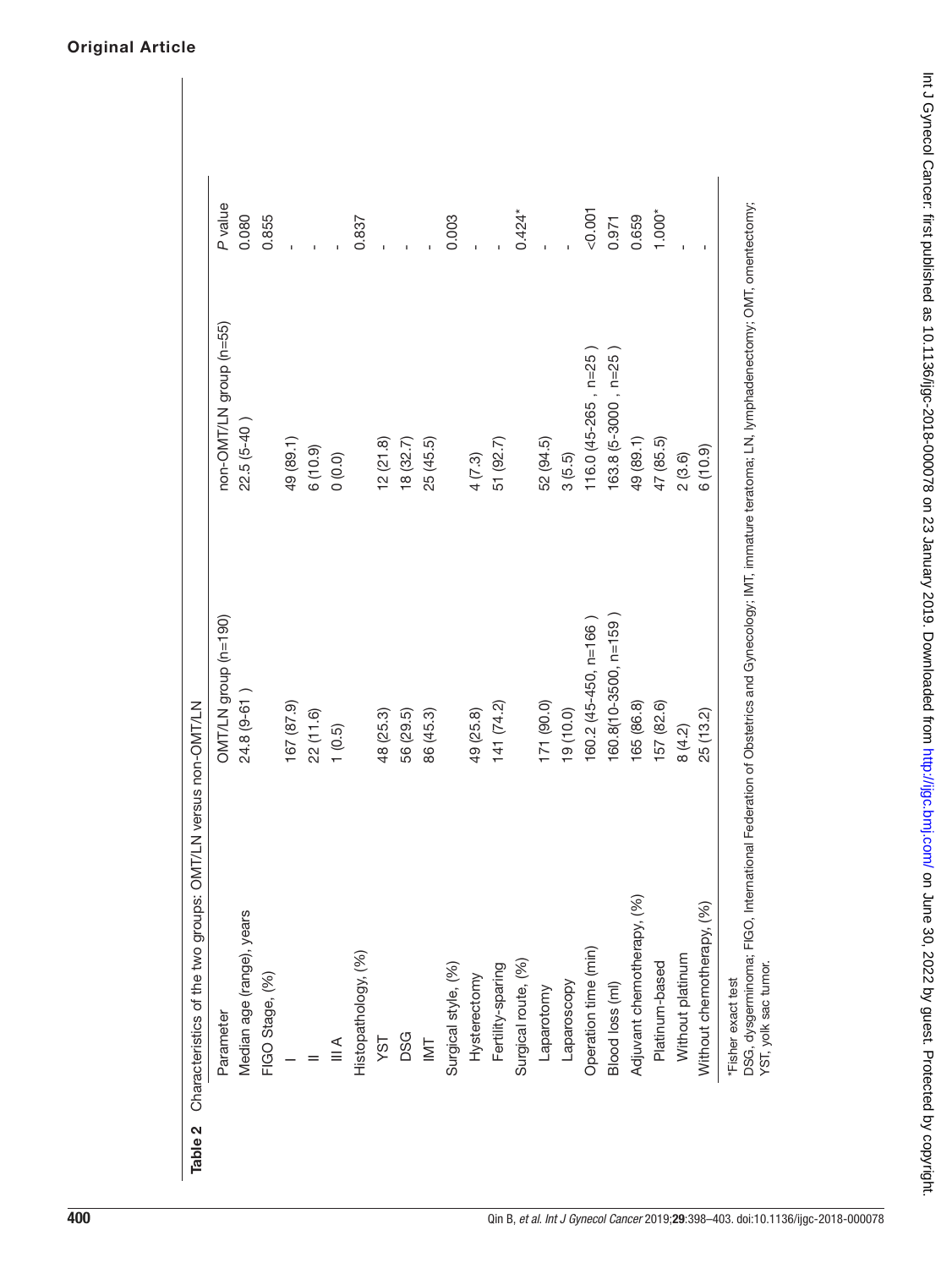<span id="page-3-0"></span>

| Group          | $\subset$               | 5-year Survival Rate (%) | P value | 10-year Survival Rate (%) | P value        |
|----------------|-------------------------|--------------------------|---------|---------------------------|----------------|
| Total          | 245                     | 98.9                     |         | 97.5                      |                |
| <b>OMT/LN</b>  | 190                     | 96.8                     | 0.340   | 96.8                      | 0.340          |
| non-OMT/LN     | 55                      | 100                      |         | 100                       |                |
| Stage          |                         |                          |         |                           |                |
| Stage I        | 216                     | 98.4                     | Ţ       | 96.2                      | ı              |
| <b>OMT/LN</b>  | 167                     | 98.4                     | 0.434   | 96.2                      | 0.331          |
| non-OMT/LN     | 49                      | 100                      |         | 100                       |                |
| Stage II       | $^{28}$                 | 100                      | Ţ       | 100                       | Ţ              |
| OMT/LN         | 22                      | 100                      | J.      | 100                       |                |
| non-OMT/LN     | $\circ$                 | 100                      |         | 100                       |                |
| Histology      |                         |                          |         |                           |                |
| YST            | 60                      | 94.5                     | Ţ       | 94.5                      |                |
| OMT/LN         | $\frac{8}{4}$           | 94.5                     | 0.468   | 94.5                      | 0.468          |
| non-OMT/LN     | $\frac{1}{2}$           | 100                      |         | 100                       |                |
| <b>DSG</b>     | 74                      | $\overline{100}$         | ı       | 94.7                      | Ï              |
| <b>OMT/LN</b>  | 56                      | 100                      |         | 94.7                      | 0.544          |
| non-OMT/LN     | $\frac{\infty}{\infty}$ | $\overline{100}$         |         | 100                       |                |
| $\overline{M}$ | F                       | 100                      | ı       | 100                       | $\blacksquare$ |
| OMT/LN         | 86                      | 100                      | J.      | 100                       | $\mathbf I$    |
| non-OMT/LN     | 25                      | $\frac{100}{2}$          |         | 100                       |                |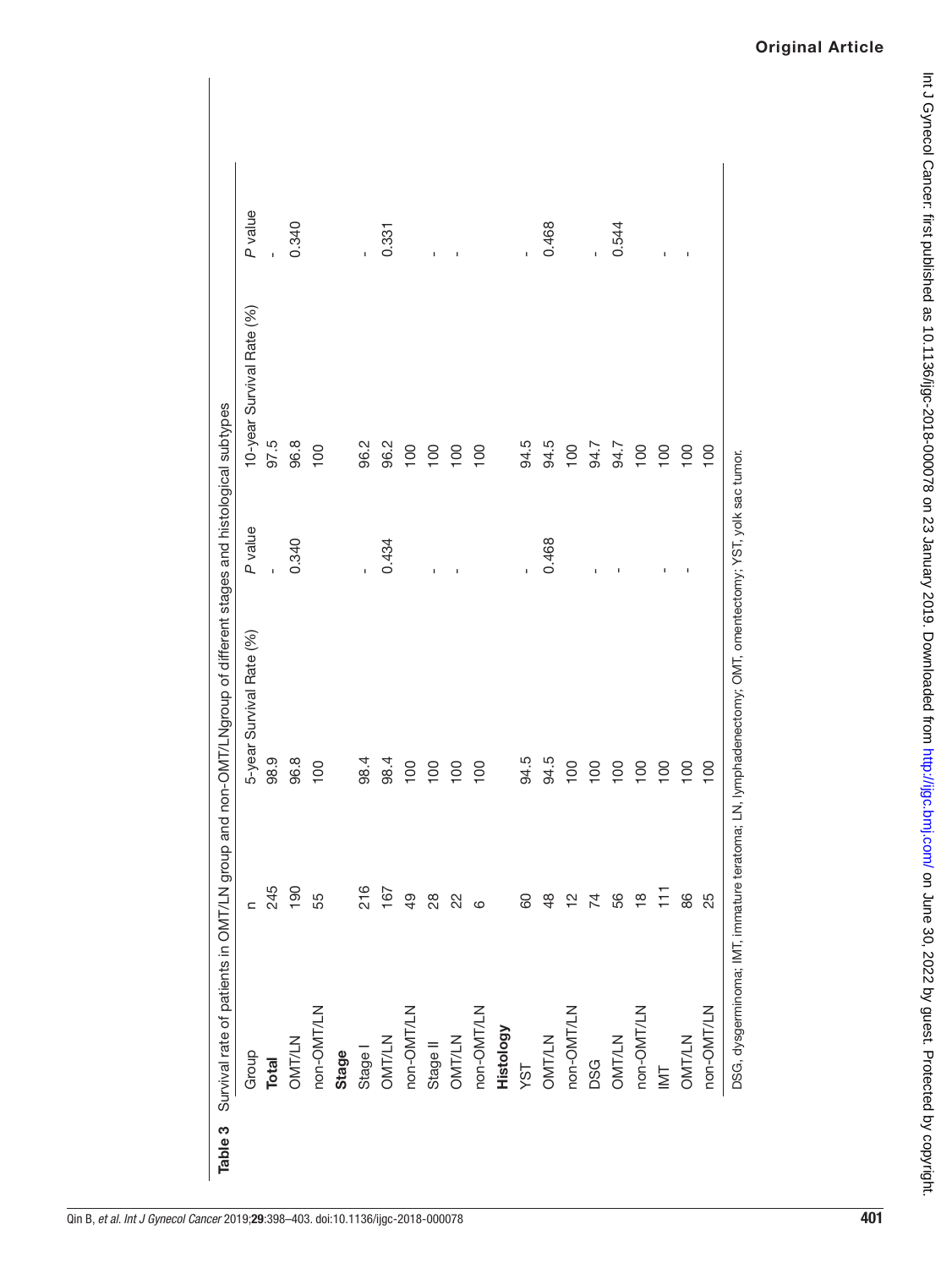## Original Article

Among 60 patients with yolk sac tumor, 48 patients (80%) underwent omentectomy/lymphadenectomy and 12 patients (20%) did not; the 5-year survival rates for patients in the two groups were 94.5% and 100%, respectively ( $p=0.47$ ), the 10-year survival rates for the two groups were the same as the 5-year survival rate. Of the 74 patients with dysgerminoma, 56 patients (75.7%) underwent omentectomy/lymphadenectomy and 18 patients (24.3%) did not ; no patient died in the 5 years after the initial surgery, but the 10-year survival rates for the two groups were 94.7% and 100.0%, respectively ( $p=0.54$ ). Of the 111 patients with immature teratoma, 86 patients (77.5%) underwent omentectomy/lymphadenectomy and 25 patients (22.5%) did not; the 5- and 10-year survival rates for patients in the two groups were both 100.0%. After univariate and multivariate analyses, the results showed that none of the factors (age, histology, stage, surgical route, hysterectomy, removal of retroperitoneal lymph node, omentectomy, and platinum-based versus non-platinum-based chemotherapy) were prognostic for 10-year survival ([Table 2](#page-2-0)), also suggesting that omentectomy and lymphadenectomy are not predictive of survival.

For the surgical treatment of malignant ovarian germ cell tumors, the recent, European Society for Medical Oncology guidelines recommend that omentectomy is included as an important part of surgical staging and that lymphadenectomy be omitted<sup>8</sup>; however, National Comprehensive Cancer Network guidelines recommend that both omentectomy and lymphadenectomy are included in the staging procedure in malignant ovarian germ cell tumors.<sup>[7](#page-5-3)</sup> The inconsistency between the two guidelines suggests that consensus has not been reached on the significance of omentectomy and lymphadenectomy, which still deserves evaluation.

In this study, most patients (87.3%) underwent postoperative chemotherapy. The 5-year survival rates for patients who did and did not undergo omentectomy/lymphadenectomy were 96.8% and 100%, respectively  $(p=0.34)$ . Multivariate analysis also showed that omentectomy and lymphadenectomy are not prognostic for survival. The current study data are consistent with data reported previously.<sup>12 13</sup> Zhao et al reported that 23 of 102 patients with malignant ovarian germ cell tumors and tumors confined to the ovary had comprehensive staging surgery.<sup>[12](#page-5-6)</sup> Eighty-nine patients (87.3%) received adjuvant chemotherapy. Univariate analysis showed that complete staging surgery was not predictive of survival. Billmire et al also showed that comprehensive staging surgery may not be helpful for young patients with malignant ovarian germ cell tumors.<sup>[13](#page-5-7)</sup> They evaluated 131 girls with malignant ovarian germ cell tumors of all stages and found excellent survival rates following conservative surgical resection and platinum-based chemotherapy. The authors concluded that pelvic lymphadenectomy, random peritoneal biopsies, and omentectomy are not mandatory and have little effect on survival if visual inspection and palpation are normal.

Previous data showed that metastasis of grossly normal omentum is quite low  $(0-2.7\%)$ .<sup>12 14</sup> In the study from Zhao et al regarding malignant ovarian germ cell tumors confined to the ovary, no metastasis was found in 49 patients who underwent omentectomy. $12$  In our previous study on yolk sac tumor of all stages, metastasis was found in 1 of 37 (2.7%) omentums that appeared normal.<sup>14</sup> In the current study, no metastasis was found in the omentums. The metastatic rate of lymph nodes in most patients with early-stage malignant ovarian germ cell tumors is also low,

although not in patients with dysgerminoma. In the study by Mahdi et al, the lymph node metastatic rates for immature teratoma and dysgerminoma were 1.4% (7/516) and 11.3% (40/354), respec-tively.<sup>[9](#page-5-5)</sup> In our previous study on yolk sac tumors, none of the 16 patients with early-stage disease (stage  $I=12$ , stage  $II=4$ ) who underwent lymphadenectomy had lymph node metastasis.<sup>14</sup> In the present study, the lymph node metastasis rate was 0.8% (1/119). The low metastasis rate in clinically apparent early-stage malignant ovarian germ cell tumors suggests that omentectomy and lymphadenectomy may have a limited role in identifying metastasis and may be omitted for diagnostic purposes after careful intra-operative inspection.

Owing to the high chemo-sensitivity of malignant ovarian germ cell tumors and the high success rate of salvage treatment for recurrence in patients with malignant ovarian germ cell tumors, observation after initial staging surgery may prevent short- and long-term complications caused by chemotherapy and may be feasible for low risk, stage I patients.<sup>[5](#page-5-2)</sup> Selecting patients who have a low risk of recurrence and may benefit from avoiding chemotherapy is a treatment challenge. The risk factors for recurrence in clinically apparent early-stage malignant ovarian germ cell tumors include mainly yolk sac tumor histology or yolk sac tumor component in mixed malignant ovarian germ cell tumors and incomplete peritoneal staging.<sup>[5](#page-5-2)</sup> In cases of recur-rence, salvage treatment is usually successful.<sup>[5 6 15](#page-5-2)</sup> Thus. for patients who receive adjuvant chemotherapy, such as patients with yolk sac tumor disease, it is reasonable not to remove a clinically normal omentum and lymph nodes. For patients with non-yolk sac tumor disease and apparent stage I malignant ovarian germ cell tumors and the potential to avoid post-operative chemotherapy, the decision to remove the grossly normal omentum and normal appearing lymph nodes in staging procedure is complicated and needs careful consideration. Because the metastatic rate is low for normal omentum and lymph nodes based on the literature<sup>9 12 14</sup> and our study, it may be an option to omit omentectomy and lymphadenectomy for clinically normal omentum and lymph nodes in patients with early disease.

In epithelial ovarian cancer, minimally invasive surgery is not associated with poor survival in women with stage I disease.<sup>[16](#page-5-9)</sup> In early-stage malignant ovarian germ cell tumors, there are few reports of minimally invasive surgery. In the study by Nasioudis et al of 298 patients with stage I malignant ovarian germ cell tumors, those in the minimally invasive surgery group were less likely to undergo lymph node dissection and omentectomy. Minimally invasive surgery was associated with reduced hospital length of stay and unplanned re-admission rates. There was no difference between overall survival of the minimally invasive surgery group and the laparotomy group.<sup>17</sup> In the current study, 223 patients underwent abdominal surgery and 22 patients underwent laparoscopy. Univariate and multivariate analyses showed that minimally invasive surgery does not adversely affect 10-year survival. However, the number of laparoscopy patients is small, and further studies are warranted to show the safety of minimally invasive surgery in this setting.

Funding The authors have not declared a specific grant for this research from any funding agency in the public, commercial or not-for-profit sectors.

Competing interests None declared.